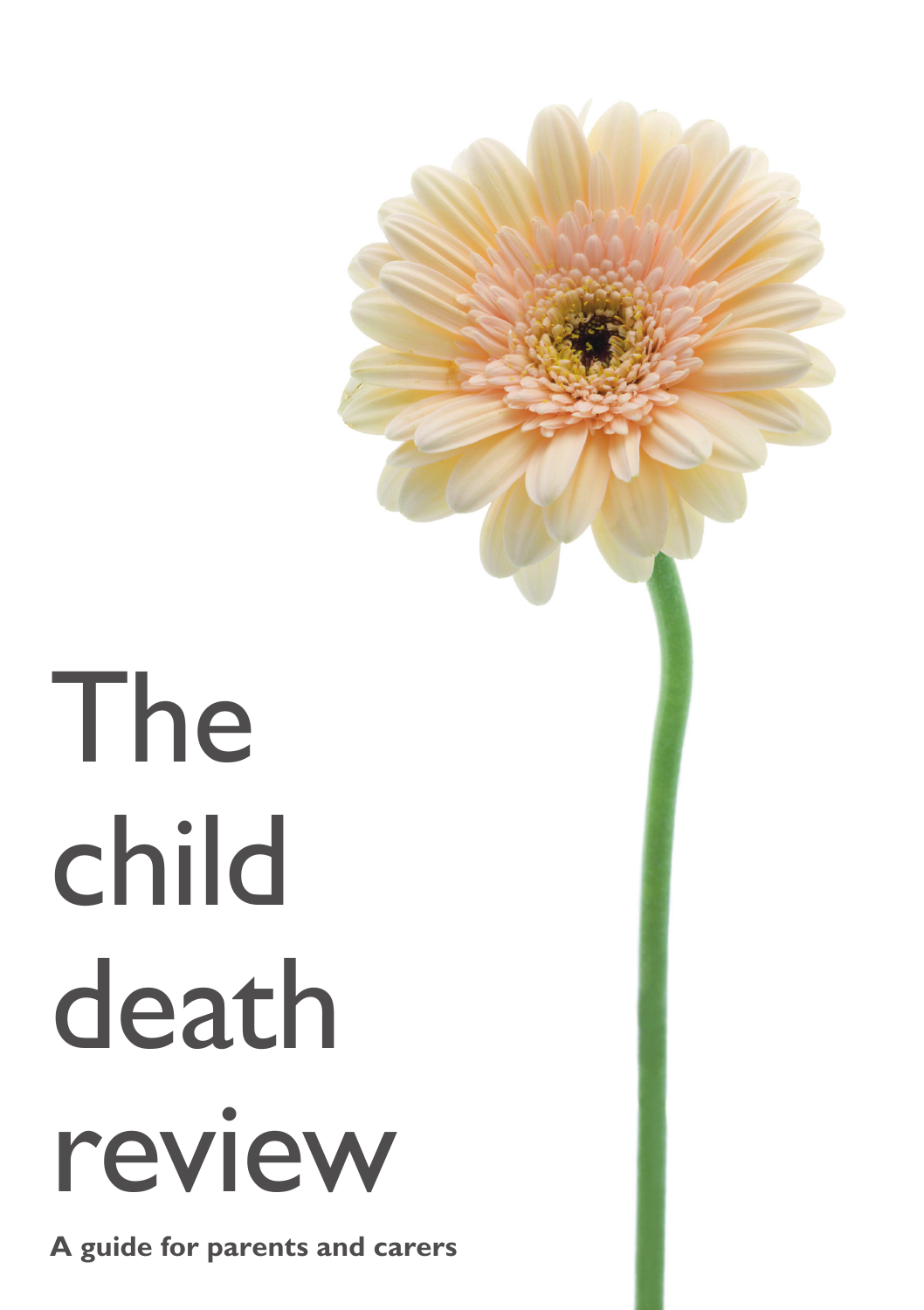# **Contents**

| Introduction                                |    |  |
|---------------------------------------------|----|--|
| Keeping you informed                        |    |  |
| <b>Expected deaths</b>                      | 4  |  |
| Unexpected deaths                           | 4  |  |
| Rapid response                              | 5  |  |
| Meetings between professionals              | 6  |  |
| Case discussion                             | 6  |  |
| The Coroner and the Coroner's inquest       | 7  |  |
| Post mortem examination and the pathologist | 8  |  |
| <b>Tissue retention</b>                     | 10 |  |
| When can you register your child's death?   |    |  |
| When can you have your child's funeral?     |    |  |
| <b>Child Death Overview Panel</b>           | 12 |  |
| Local Safeguarding Children Board           | 13 |  |
| Glossary                                    | 14 |  |
| Bereavement support                         | 16 |  |

Your Doctor/Nurse contact is:

# **Introduction**

This leaflet is for parents and carers of a child under 18 who has died. It tells you what happens in the child death review. Local practices may vary a little.

The death of any child is a tragedy. It is vital that all child deaths are carefully reviewed. This is so that we may learn as much as possible from them, to try to prevent future deaths, and to support families.

Some organisations which offer support in bereavement are listed at the end of the leaflet.

If you have any unanswered questions about the review of your child's death after reading this leaflet you should contact the following person:

Your Local Contact is: Your local contact is:

The Child Death Review Officer Tel: 01274 383519

9am - 5pm Monday to Friday

FOR GENERAL INFORMATION CONTACT 01274 434361 or info@bradford-scb.org.uk

THIS IS **NOT** AN EMERGENCY CONTACT **NUMBER**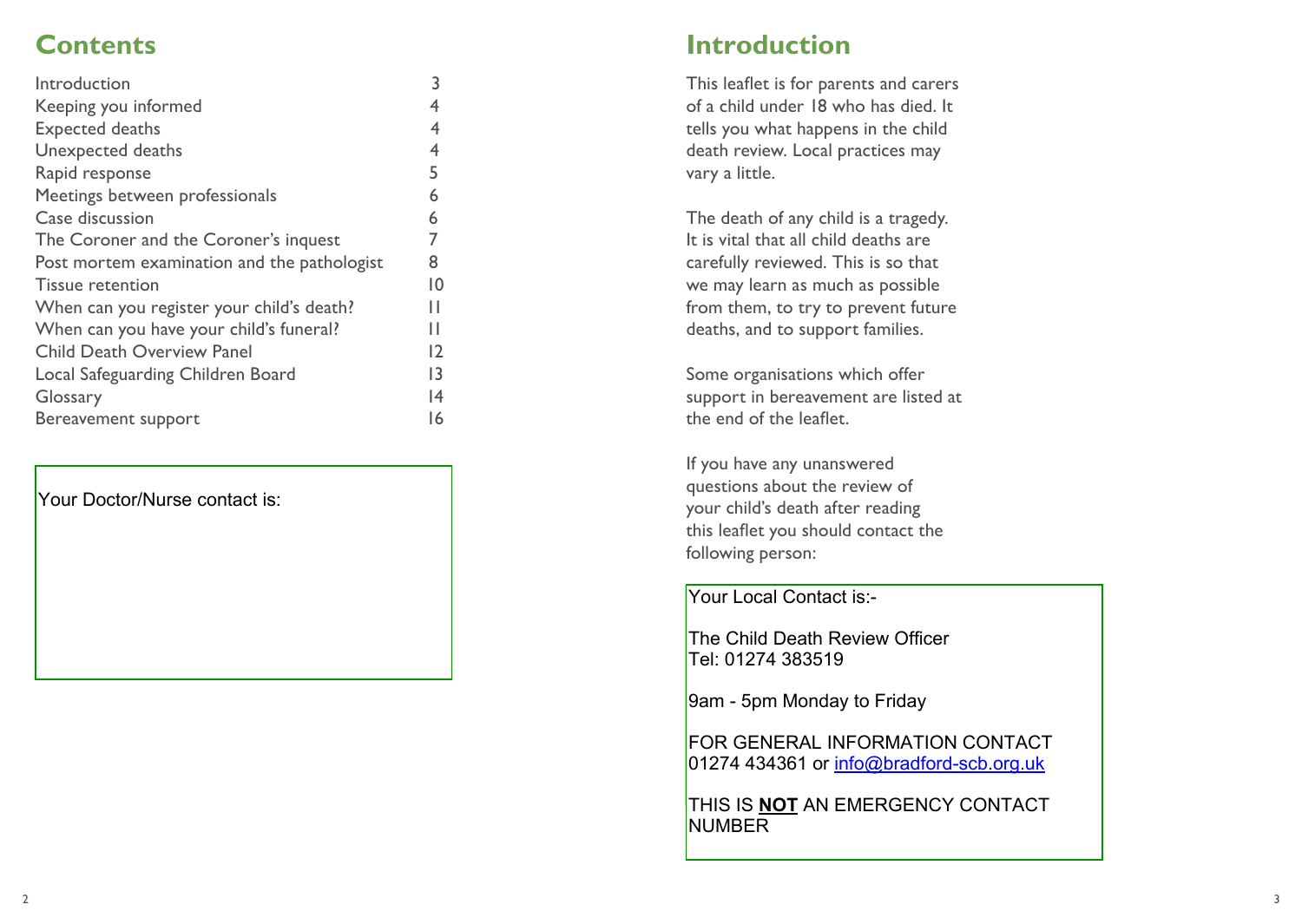# **Keeping you informed**

You should be kept informed at all stages of the review into your child's death. There may also be times when the professionals need to ask you questions.

# **Expected deaths**

If your child had a long-term illness or life-limiting condition, and death was anticipated or inevitable, it is likely that your family and the team supporting you will have made an appropriate 'care pathway' together. This might include an end-of-life care plan for your child. Local health care staff or others such as hospice or hospital staff should work with you and your family to support you.

It may be necessary for the Coroner to order a post mortem examination. Otherwise, you should be able to register your child's death quickly and proceed with your family's planned funeral and memorial arrangements.

# You should be kept informed about the review of your child's death

## **Unexpected deaths**

An unexpected death is often sudden. Unexpected means not expected for example in the 24 hours before the death or before the event that led to the death. The death may have no obvious cause, such as a 'cot death', or the cause might be clear, such as an accident.

The law requires that all sudden and unexpected deaths be reported to the Coroner and the police if the cause is unknown or not of a natural cause.

A 'rapid response' will begin.

# **Rapid response**

There are three stages to the rapid response:

#### **1. Immediate response:**

*Straight away:* Your child is usually transferred to an accident and emergency department in hospital. Your child is examined by a paediatrician or other doctor and blood and other samples may be taken. You are asked what happened and for information about your child by a professional at the hospital. Initial meetings between different professionals, such as the police and paediatrician, take place. You should be offered the opportunity to have a memento, such as a lock of hair or hand and foot prints from your child.

# **2. Early response:**

*Usually within the first week: The* pathologist will be asked to carry out a post mortem examination. All professionals involved share information about your child. If your child died at home, particularly if your child was a baby, you will be visited at home by a police officer. Their role is to eliminate the

possibility that anything unlawful has taken place. You may also be visited by a doctor or nurse to see where the death happened, and to ask you for more detailed information. Sometimes these visits will be made jointly. If your child died away from home, the police may visit the place of death and may visit you later to ask you further questions.

# **3. Later response:**

*From one week onwards, usually several months later:* More background information is gathered if required, for example school health records, maternity notes or other relevant information. A final case discussion takes place between the group of professionals who have been involved and a report is completed. The Coroner decides whether to hold an inquest.

# Unexpected child deaths start a rapid response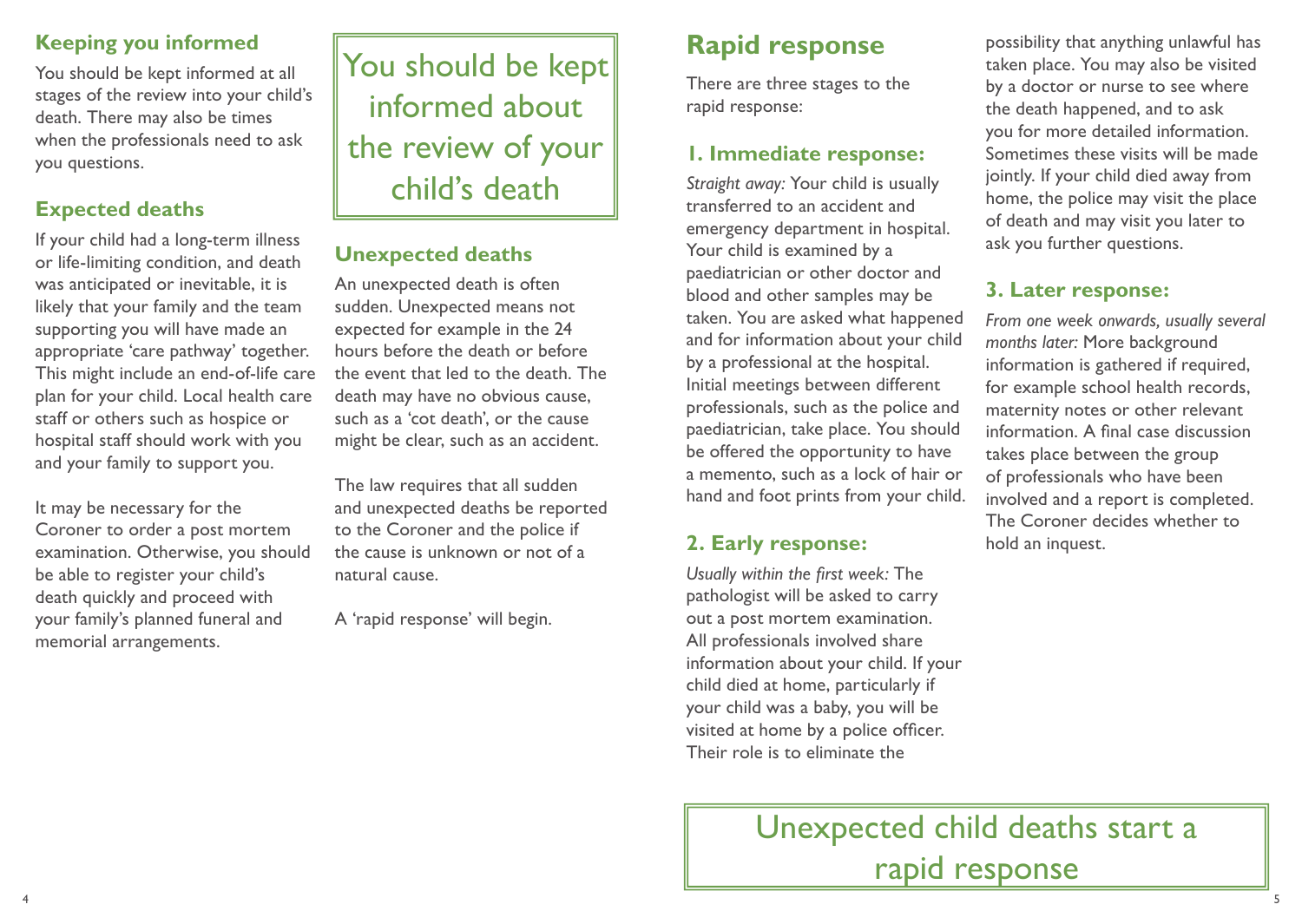# **Meetings between professionals**

For both expected and unexpected deaths, doctors, nurses and others involved with your child will talk to each other to establish the facts about why your child died. They should also offer support to you. They will consider how the procedures at the time of death and afterwards were managed.

You may not get feedback from each and every one of these discussions, but you should be kept generally informed about the review and what will happen next. The person keeping you informed should be a professional whom you have met, perhaps someone you knew

It is important that all the professionals involved talk to each other to gather as much information as possible about your child's death

before your child died, or a police officer. Information from you is very important. Get in touch with your named contact at the beginning of this leaflet at any time if you think of anything that might help.

## **Case discussion**

A final meeting between all professionals involved takes place after the post mortem examination results are complete. The purpose of this meeting is to review all the information to identify the cause of death and any factors that may have contributed to the death of your child. This may help to prevent future tragedies.

They will consider how professional roles were carried out at the time of death and afterwards. A report of the meeting is sent to the Child Death Overview Panel (see page 12) and should also be sent to the Coroner. Following the meeting someone from the team should meet with you to discuss the conclusions reached and to answer any questions you might have.

# **The Coroner and the Coroner's Inquest**

The Coroner usually arranges for a post mortem examination to take place for unexpected deaths. An inquest is held if the cause of death remains uncertain, or if the cause of death is not thought to be a 'natural cause', such as a fatal road accident.

You may want to ask for the leaflet *Coroners and Inquests: a guide* which describes in more detail what Coroners and their officers do. and what happens at inquests. It is also available at the following web address: www.fsid.org.uk/ childdeathreview

#### **Inquests**

An inquest is an inquiry to:

- confirm who has died, when and where; and
- establish the cause of death, in broad terms.

It does not involve accusations or blame.

If the Coroner decides to hold an inquest you are given details of when and where it will take place. You may be called as a witness, in which case you must attend the inquest. If you are not called as a witness you can choose whether to attend. You can ask questions at the inquest, and

you may be asked questions. Other professionals may be present. An inquest is open to the public and journalists may be present.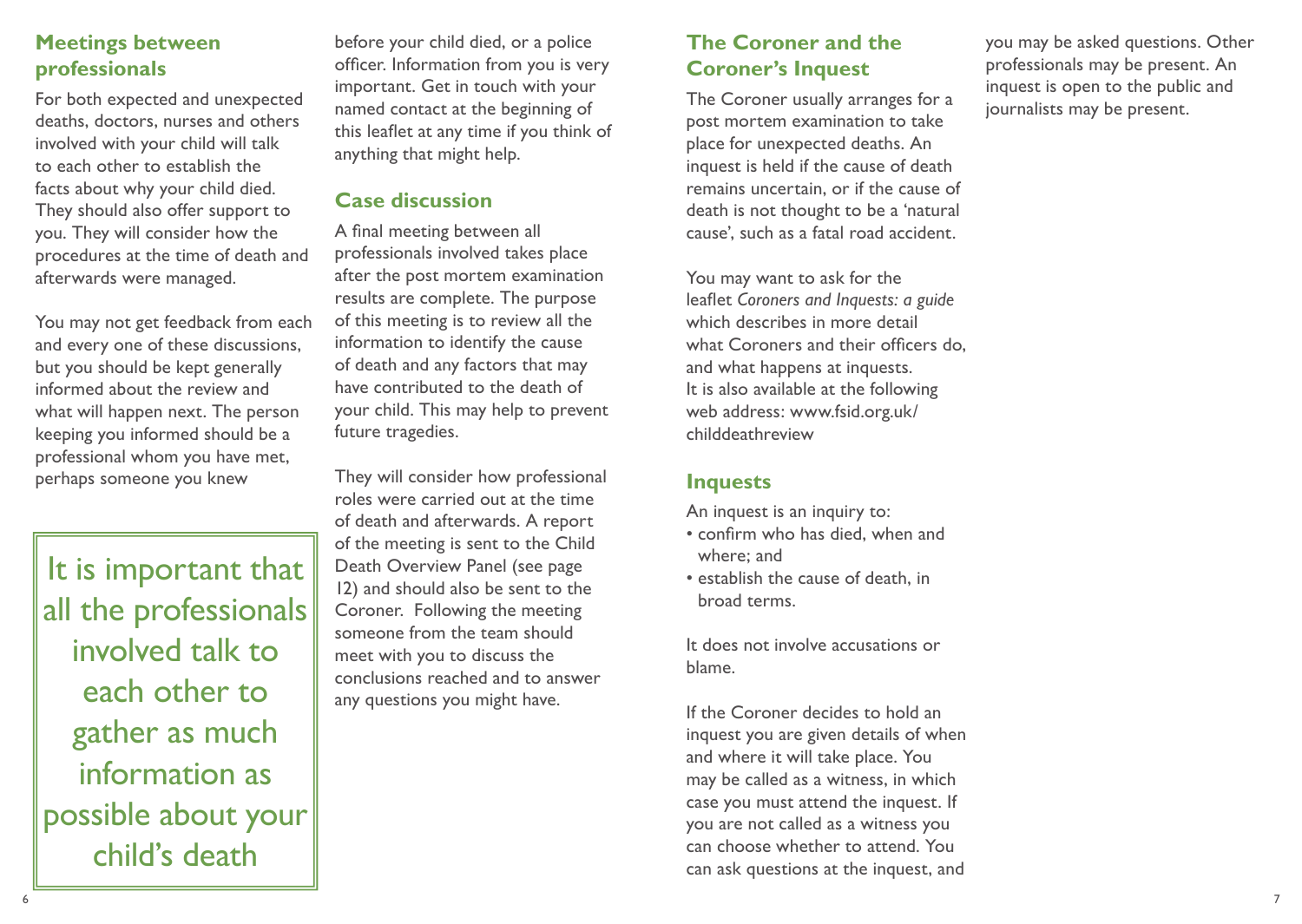# **Post mortem examination and the pathologist**

# **What is a post mortem examination?**

A post mortem examination, also known as an autopsy, is an examination of a person after death by a doctor who is called a pathologist. Post mortem examinations for children should be carried out by a pathologist who specialises in illnesses and conditions that affect babies and children.

A post mortem examination makes an important contribution to explaining why your child died

# **Can you decide if your child has a post mortem examination?**

If your child's death was unexpected and has been referred to a Coroner then you are not able to choose whether a post mortem examination takes place; the Coroner can order it.

If a Coroner is not involved, then a post mortem examination can only take place with parental consent. You should have a full discussion with health care staff to decide if this is the right decision for you and your family.

You can request your own representation at the post mortem, and the Coroner can provide more information about this.

# **Why is a post mortem examination important?**

A post mortem examination may do the following:

- find a medical explanation for your child's death;
- rule out other diseases or problems that you may have been worried about;
- identify other conditions which may be important for your family to be aware of; and
- provide knowledge that might be used to help your family or other children in the future.

In some cases, a post mortem examination may not find a cause of death.

# **What happens to your child?**

When a post mortem examination has been ordered or consented to, it takes place as soon as possible, usually within a few days. If a specialist children's pathologist is to carry out the post mortem examination then your child may have to be moved to another hospital.

During the post mortem examination the pathologist examines all the major organs and looks for any unusual signs that might give clues as to the cause of death. The examination is conducted with the same care as if your child were having an operation. Very small samples of tissue are taken and tested. After the post mortem examination has taken place, and the Coroner has given permission, you can see and hold your child, and decide where you would like your child to be before the funeral. This includes the possibility of some time at home. If your family would like this, you can discuss it with hospital staff.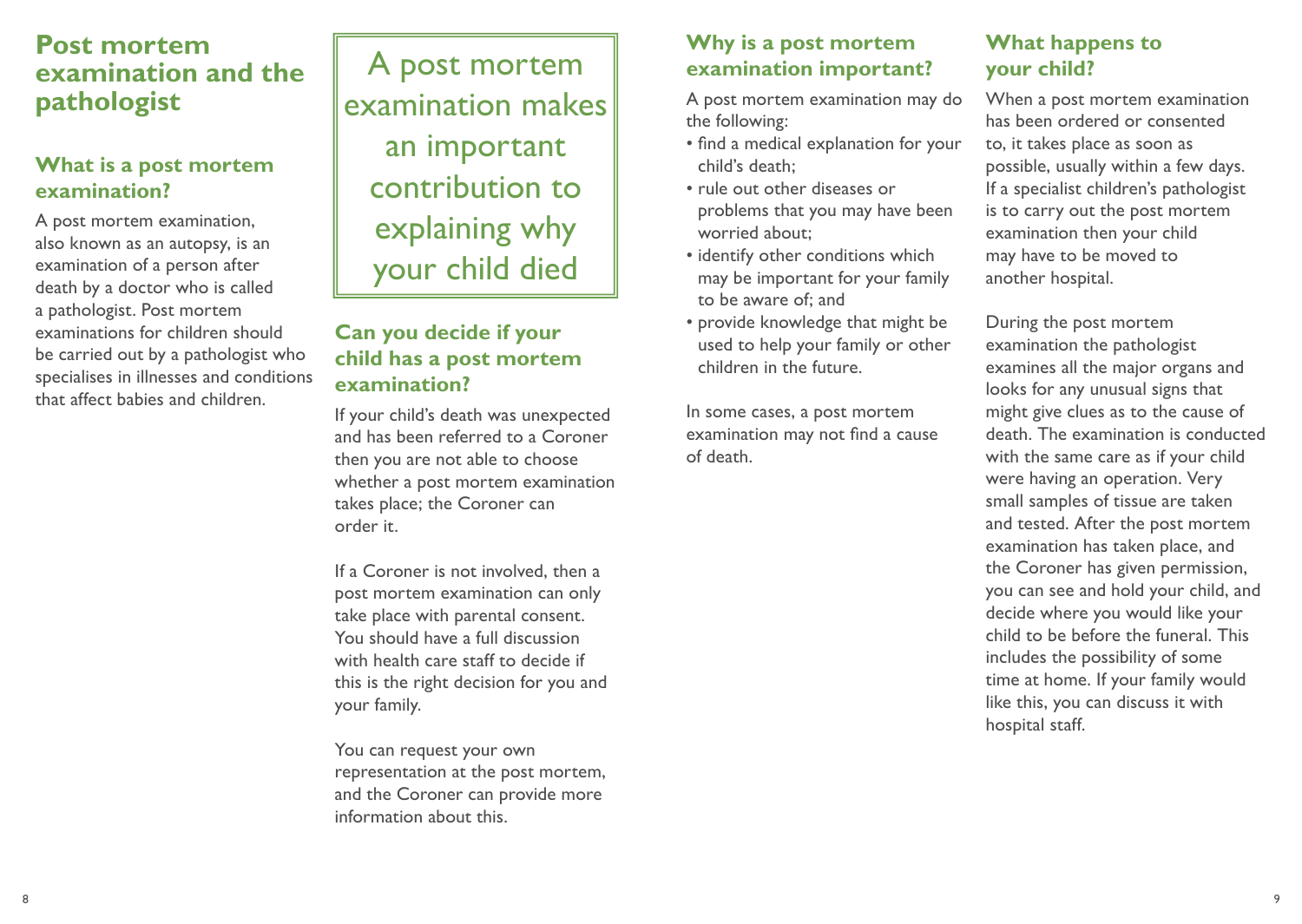# **Post mortem examination results**

Soon after the post mortem, the pathologist gives a initial report to the Coroner. Where possible, with the Coroner's approval, you can be given some initial feedback on these early results. The final post mortem examination report may take several more months to be completed depending on the number and type of tests conducted.

## **Tissue retention**

During the post mortem examination a number of small tissue samples need to be taken for specialist testing. You will be asked what you would like to happen to these samples once the tests have been completed. You can ask for the samples to be:

- returned to you (the Coroner's Officer will be able to discuss what you could do with the samples);
- kept by the hospital, as part of your child's medical record, or with your consent for use in research, future testing or other purposes (for example, teaching); or
- disposed of by the hospital.

# **Whole organs**

In rare circumstances whole organs may need to be kept, for special tests, which may take several days or weeks to complete. If this is the case the Coroner's Officer will discuss the possibilities open to you:

- you may wish to delay the funeral until the organs are able to be returned to your child;
- you may wish to receive them back at a later date; or
- you may wish to allow the hospital to keep or dispose of them.

You may also wish to discuss these choices with the funeral director and the doctor.

# **When can you register your child's death?**

You can register your child's death as soon as you receive the medical certificate from a hospital doctor or when the Coroner has issued *Form*<br>*B*. If there is to be an inquest, the Coroner registers the death at the conclusion of the inquest. Once the death is registered you will be able to obtain a death certificate.

## **When can you have your child's funeral?**

You can start to think about the funeral at any time but you can only hold it once you have the death certificate or appropriate form from the Coroner. You may wish to discuss possible choices with your chosen funeral director, and take time to consider the type of service most meaningful for you and your family. If you have religious or other requirements that may affect the timing of your child's funeral, please discuss these with hospital staff. They will alert the Coroner who will try to accommodate your wishes, though it may not always be possible.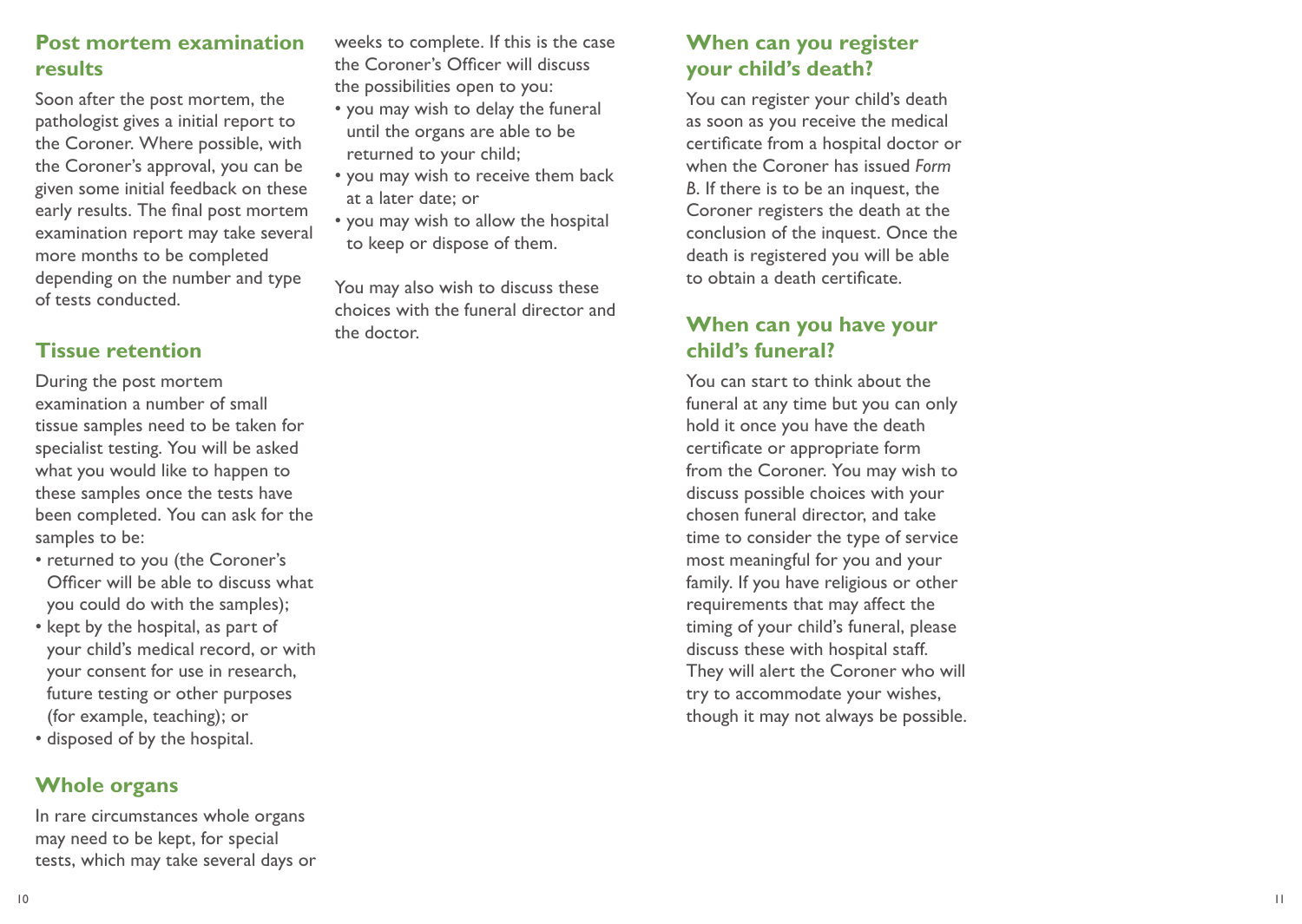# **Child Death Overview Panel**

# **What is a Child Death Overview Panel?**

The death of all children under the age of 18 must be reviewed by a Child Death Overview Panel on behalf of the Local Safeguarding Children Board. The Child Death Overview Panels are groups of professionals who meet several times a year to review all the child deaths in their area. The Panel is not given the names of any children who died; all the details are dealt with anonymously. The main purpose is to learn how to prevent future deaths.

The Panels make recommendations and report on the lessons learned to the Local Safeguarding Children Board. The Board produces an annual report which is a public document. Anyone can read the report, but it contains no details that could identify an individual child or their family.

# **Who is on the Panel?**

The Panel has representatives from: • public health;

- local child health and social care services; and
- police.

Other professionals may be invited to give specialist advice where needed.

# **Can you attend the meeting?**

Parents are not invited to be part of the Panel but you may be invited to contribute any comments you might have into the review of your child's death. Contact the person named at the start of this leaflet if you would like to do this.

# **Local Safeguarding Children Board**

The Board makes sure any recommendations made by the Panel are sent to those with responsibility for taking them forward.

In a small number of child deaths, the Board may decide it is necessary to conduct a more detailed investigation called a Serious Case Review.

The Child Death Overview Panel must by law review all child deaths to try to prevent future tragedies

The Local Safeguarding Children Board has a wider responsibility for safeguarding and promoting the welfare of all children in their area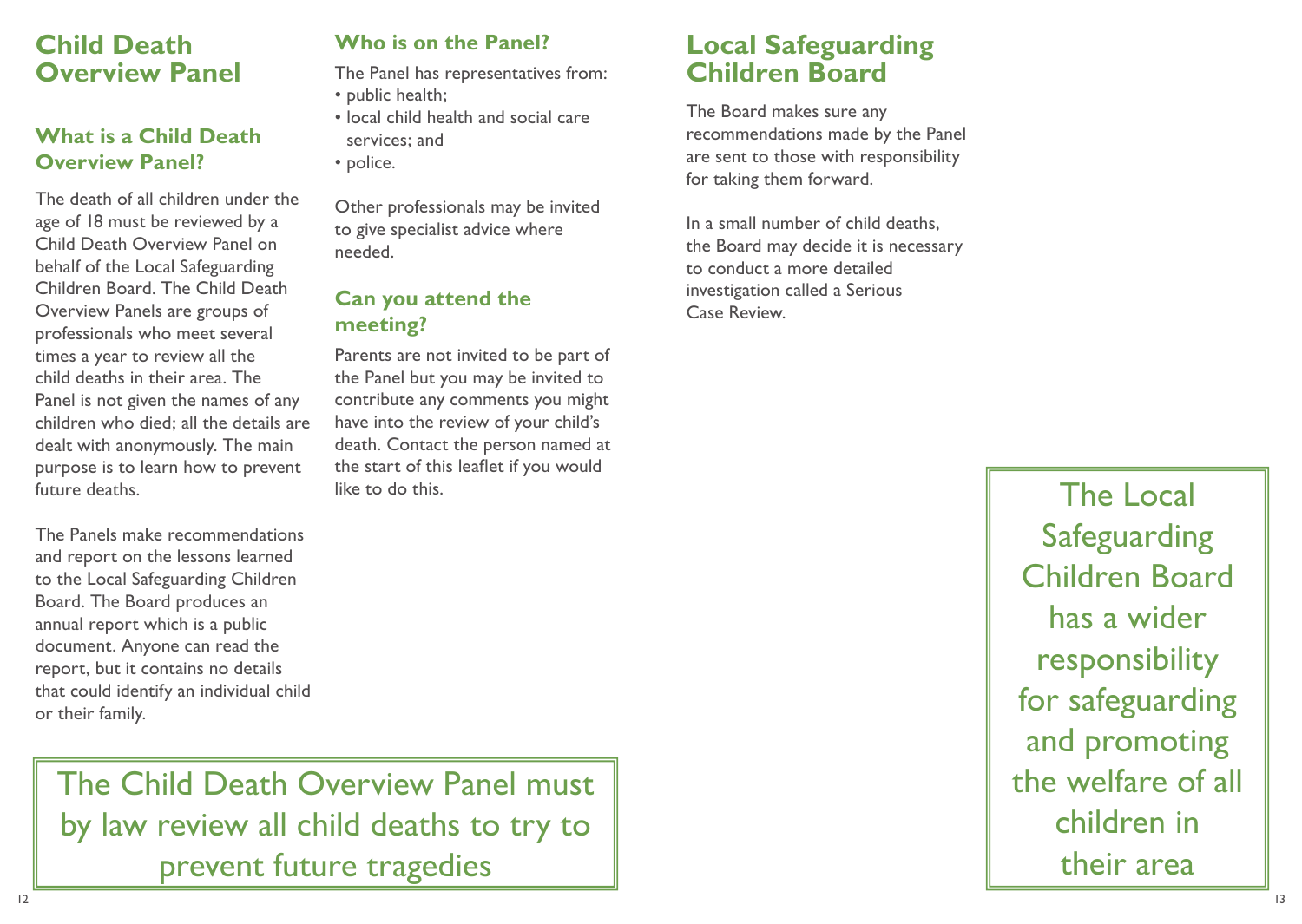# **Glossary**

| <b>Child Death Overview</b><br>Panel        | A group of professionals who consider<br>all child deaths in a given area to look<br>for possible patterns and potential<br>improvements in services to prevent future<br>deaths.                                                                                                                                                                                                                                                   |
|---------------------------------------------|-------------------------------------------------------------------------------------------------------------------------------------------------------------------------------------------------------------------------------------------------------------------------------------------------------------------------------------------------------------------------------------------------------------------------------------|
| Coroner                                     | A Coroner is a judicial officer who inquires<br>into all sudden, unexpected or unnatural<br>deaths.                                                                                                                                                                                                                                                                                                                                 |
| Inquest                                     | The Coroner's inquiry to confirm who has<br>died, when and where, and to decide if a<br>cause of death can be established.                                                                                                                                                                                                                                                                                                          |
| Local Safeguarding Children<br><b>Board</b> | A local body which agrees how relevant<br>organisations will work together to<br>safeguard children and promote their<br>welfare.                                                                                                                                                                                                                                                                                                   |
| Paediatrician                               | A doctor who specialises in treating<br>children. The paediatrician (or other doctor<br>depending on the age of your child) is usually<br>one of your key contacts. He or she is<br>involved from the time your child dies and<br>throughout the review. If a post mortem<br>examination has taken place the doctor<br>should go through the results with you.                                                                      |
| Pathologist                                 | A doctor who conducts post mortem<br>examination, also known as an autopsy.                                                                                                                                                                                                                                                                                                                                                         |
| Police                                      | The police must by law be involved in the<br>review of any unexpected death or where<br>there are other circumstances that might<br>need further investigation. Their role is<br>to eliminate the possibility that anything<br>unlawful has taken place. The police may<br>lead the investigation in the initial stages<br>of most cases and will always do so if<br>suspicious circumstances cannot be ruled<br>out at that stage. |

| Rapid response             | The series of procedures that automatically<br>begin when a child dies unexpectedly.                   |
|----------------------------|--------------------------------------------------------------------------------------------------------|
| <b>Serious Case Review</b> | A detailed review of a child who died where<br>there are serious concerns about the cause<br>of death. |

#### **Other professionals**

The glossary includes descriptions of some of the key professionals who may be involved in the child death review process. A number of others may also be involved, including:

- accident and emergency staff
- ambulance staff
- general practitioner (GP)
- health visitor
- hospice staff
- local authority representatives
- midwife
- school nurse
- social worker
- teacher.

All these professionals know your child in different ways and are able to offer different information to build the fullest picture possible of the circumstances leading to, and at the time of, your child's death.

**Thank you to the professionals and bereaved parents who helped write this leaflet.**